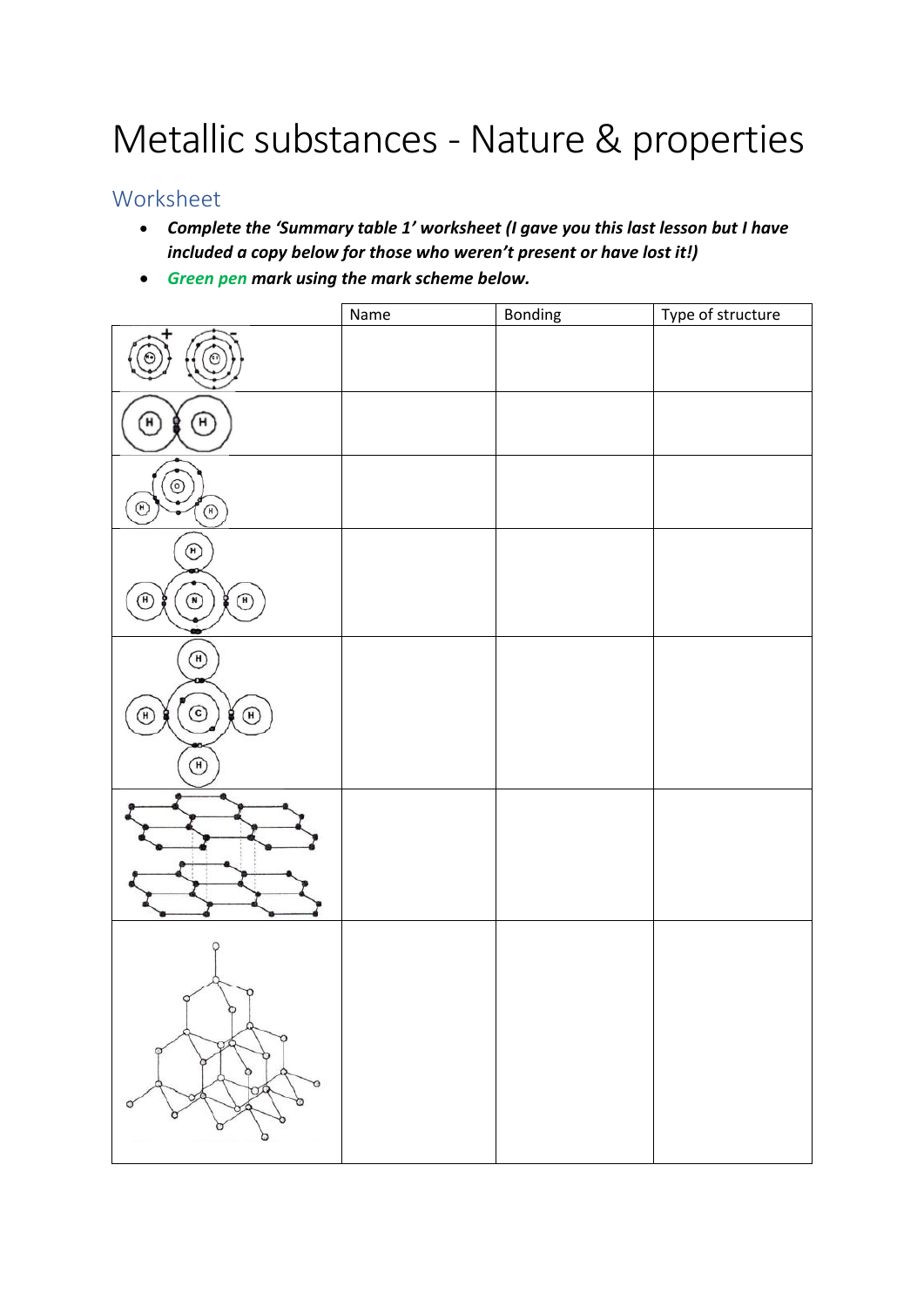## Mark Scheme



## Reading

• *CGP 'GCSE AQA Chemistry' textbook – Read pages 92-93 and page 285*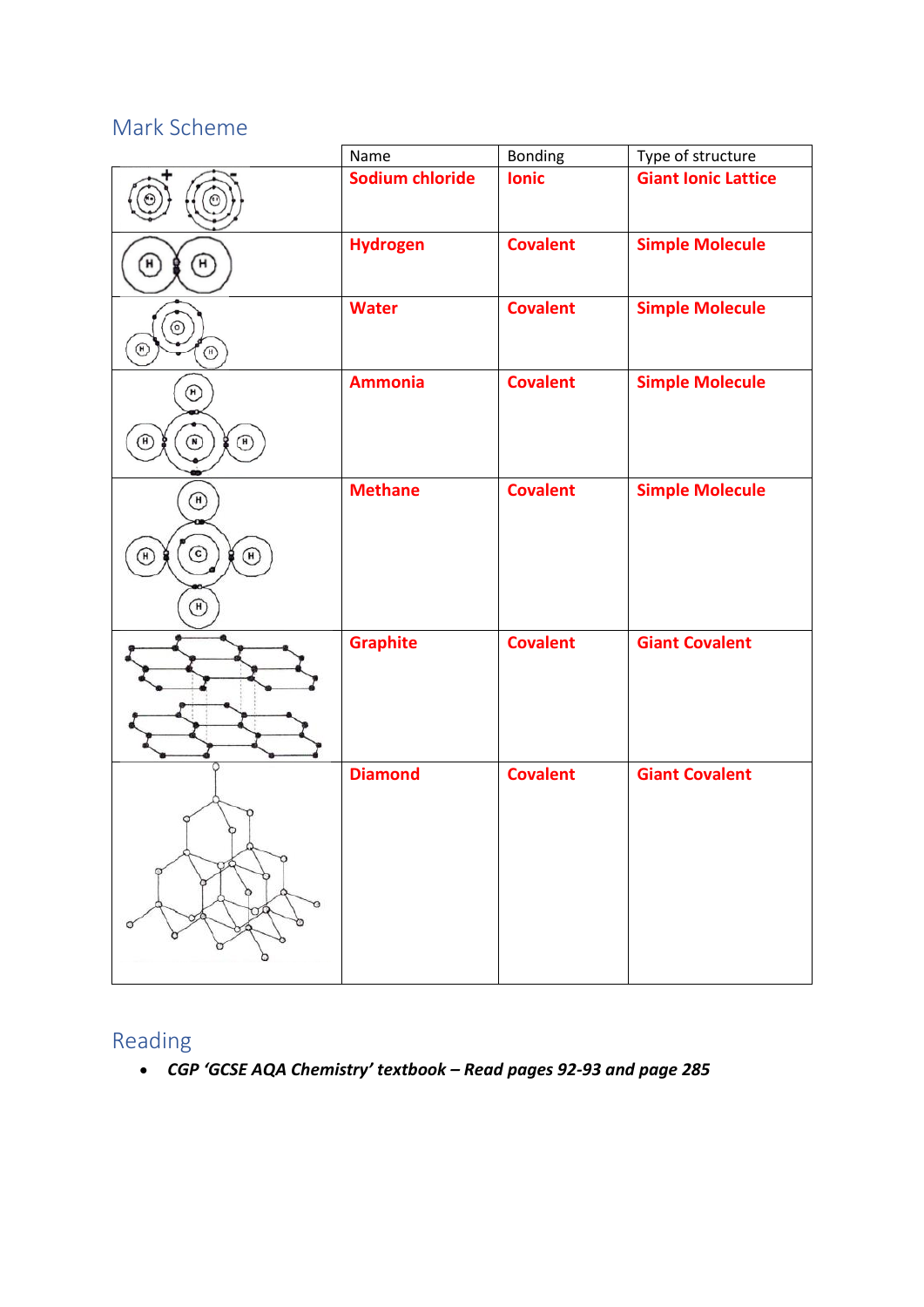### **Notes**

• **Copy the notes below into your exercise book.**

# Metallic substances – Nature & Properties



Metallic Bonding is the strong electrostatic attraction between positive metal ions and a sea of delocalised electrons.

Metals form giant metallic structures

#### Properties

•Malleable, soft and ductile - ordered layers of metal ions can slide over each other.



- Electrical conductors delocalised electrons are free to move and carry a charge.
- Heat conductors Delocalised electrons moving throughout the structure can transfer energy through it.
- High melting point a lot of energy is needed to overcome the strong electrostatic forces of attraction (solid at room temperature).
- High density has a tightly packed lattice structure

Alloys are harder than pure metals because it is made up of different sizes of atoms and the layers are too distorted to slide over each other.

## Textbook work

- *Write down any additional notes from pages 92-93 and page 285*
- *Answer all questions on page 93*
- *Questions 1 and 2 on page 286*
- *Green pen mark the answers (find the answers on page 339 and page 360)*

#### **Worksheets**

- *Complete the 'Welding blankets - exam question' worksheet (I gave you this last lesson but I have included a copy below for those who weren't present or have lost it!) We will mark this when I see you next lesson.*
- *Complete the 'Summary table 2' worksheet (I gave you this last lesson but I have included a copy below for those who weren't present or have lost it!) – there is no mark scheme for this as it is designed to be revision for you to go through your notes for all of the bonding so far.*

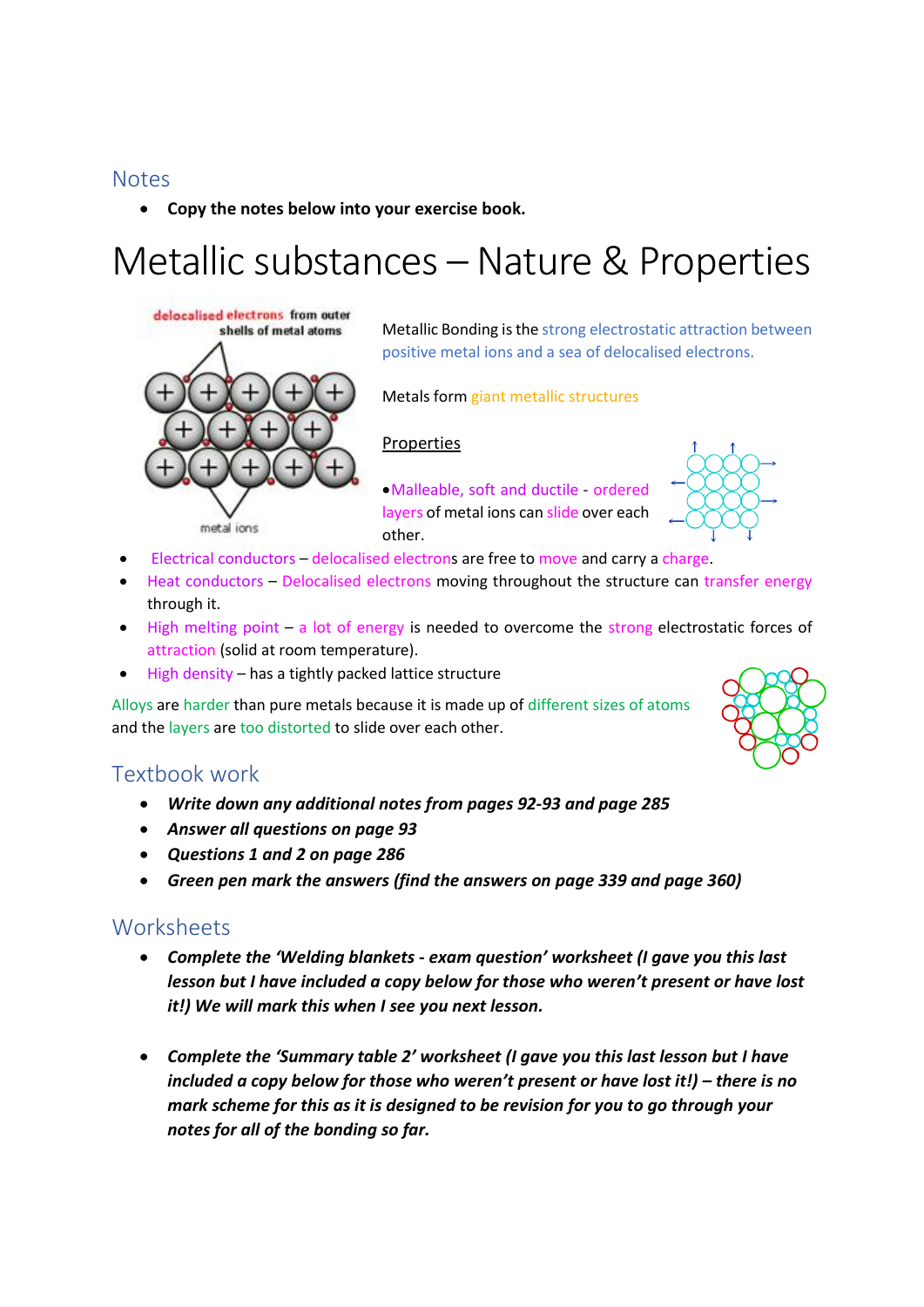## Exam Question – Welding blankets

1. Welding blankets are placed under metals being welded. They protect the area under the welding.

Some welding blankets are made from silicon dioxide which does not melt when hit by sparks or molten metal.

The diagram shows a small part of the structure of silicon dioxide.



a. Describe the structure and bonding in silicon dioxide and explain why it is a suitable material for making welding blankets.

#### **(3 marks)**

b. The picture shows a wooden bowl. The pieces of wood used for this bowl were dyed different colours.



The artist who made the bowl explained why he dissolved the coloured dyes in methanol.

I use different coloured dyes dissolved in methanol.

I use methanol because with dyes dissolved in water the wood needs to be soaked for a longer time.

The bowl dries more quickly if I use methanol instead of water.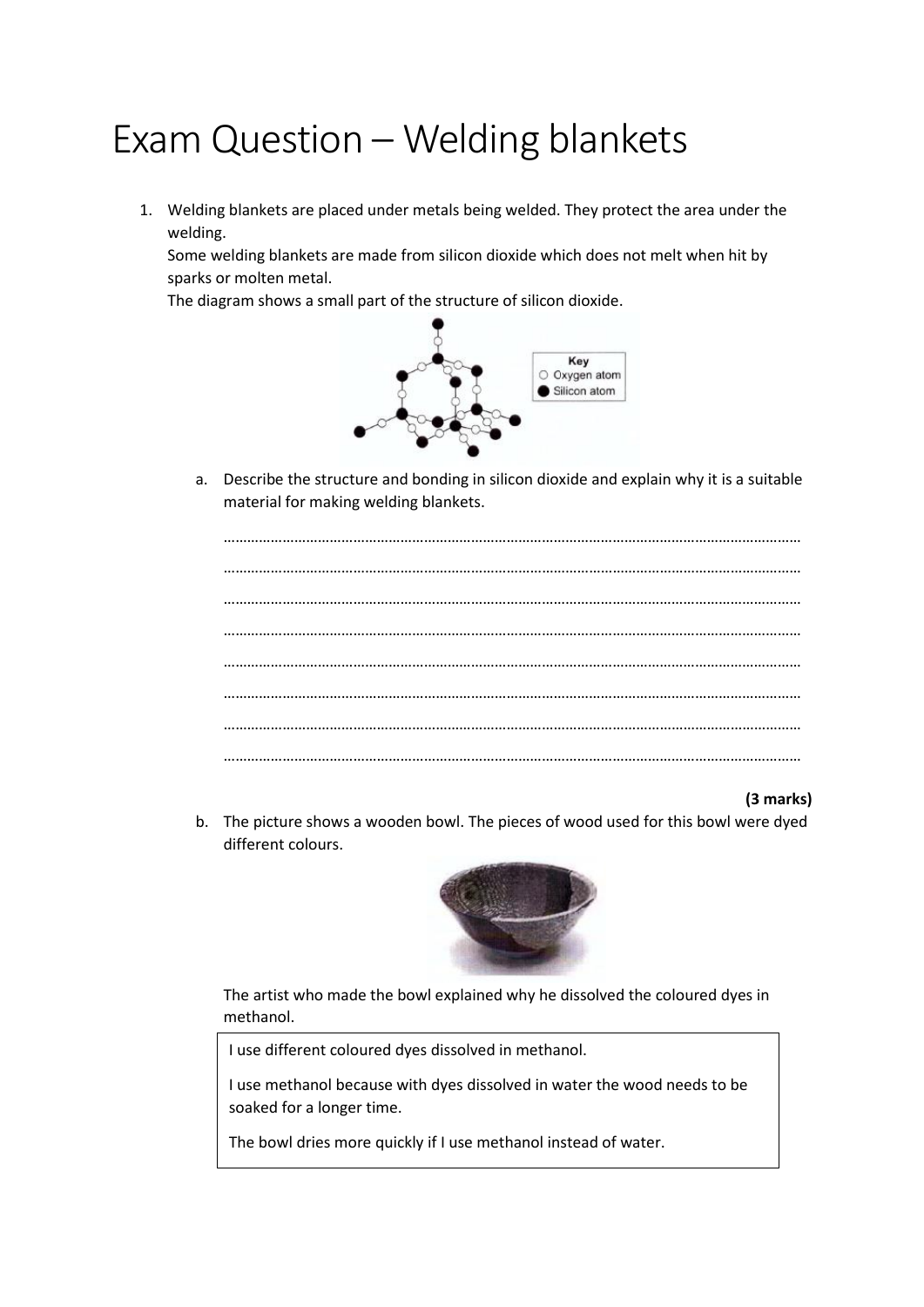| i. Why is using methanol an advantage to the artist?                                                                                                                                                                               |
|------------------------------------------------------------------------------------------------------------------------------------------------------------------------------------------------------------------------------------|
| (1 mark)                                                                                                                                                                                                                           |
| The bonds within a methanol molecule are strong, covalent bonds.<br>ii.<br>Explain why methanol has a low boiling point.                                                                                                           |
|                                                                                                                                                                                                                                    |
| (2 marks)                                                                                                                                                                                                                          |
| Copper is used because it is a very good conductor of electricity. Copper is a typical metal.<br>2.<br>Describe the structure and bonding in a metal. You may wish to draw a diagram to<br>a.<br>help you to answer this question. |
|                                                                                                                                                                                                                                    |
| (3 marks)<br>b. Explain, by reference to your answer to part (a), why copper conducts electricity.                                                                                                                                 |
| (1 mark)                                                                                                                                                                                                                           |
| Explain, by reference to your answer to part (a), why copper can be drawn into<br>c.<br>wires.                                                                                                                                     |
|                                                                                                                                                                                                                                    |
| (1 mark)                                                                                                                                                                                                                           |